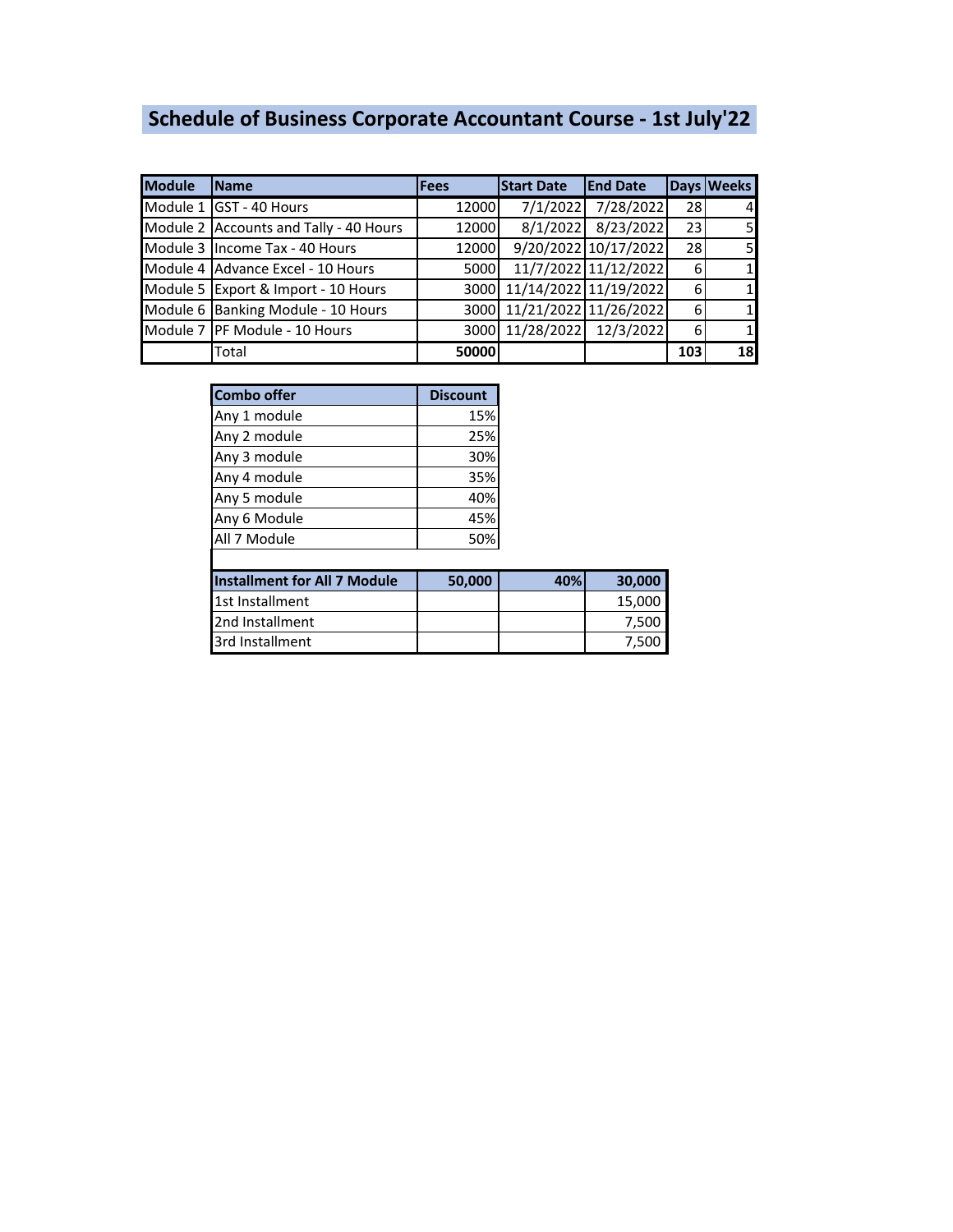## **A. Detail Content for GST - 30 Hours**

Time - 9 PM to 10.30 PM (Monday to Friday)

Faculty - CA Arun Chhajer & CA Rishab Parikh

| S.No | <b>Date</b>              | <b>Topic</b>               | <b>Duration</b> | <b>Detailed Coverage</b>                                                                                             |
|------|--------------------------|----------------------------|-----------------|----------------------------------------------------------------------------------------------------------------------|
|      |                          |                            |                 | <b>Module A - Basic GST</b>                                                                                          |
|      |                          |                            |                 | Concept of GST like Supply, ITC                                                                                      |
|      |                          |                            |                 | Concept of Forward Charge and Reverse Charge with Example                                                            |
|      | 1   Friday, 1 July, 2022 | <b>GST Basics</b>          | 1.50 Hours      | Concept of Double Taxation - Comparison pre GST era vs GST                                                           |
|      |                          |                            |                 | Quick Round of Q&A                                                                                                   |
|      |                          |                            |                 | No Class on Saturday and Sunday                                                                                      |
|      |                          |                            |                 | Concept of Inter State Supply and Intra State Supply with Example                                                    |
|      |                          |                            |                 | Number of GST Act with difference between State and Union Territory                                                  |
|      |                          | <b>GST Basics</b>          | 30 Minutes      | Computation of GST and Calculation of Tax Payable with Example                                                       |
|      |                          |                            |                 | Overview of GSTR 3B - Outward Supply, RCM, ITC, Block Credit etc                                                     |
|      |                          |                            |                 | Quick Round of Q&A                                                                                                   |
|      | 2 Monday, 4 July, 2022   |                            |                 | Practical Exposure on how to take registration                                                                       |
|      |                          |                            |                 | Requirement of Registration in GST                                                                                   |
|      |                          |                            |                 | Calculation of Agg Turnover with Examples                                                                            |
|      |                          | Registration in GST        | 1 Hour          | Mandatory Registration - Section 22                                                                                  |
|      |                          |                            |                 | Exemption from Registration - Section 23 of CGST                                                                     |
|      |                          |                            |                 | State / UT wise Registration Requirement                                                                             |
|      |                          |                            |                 | Quick Round of Q&A                                                                                                   |
|      |                          |                            |                 | Mandatory Registration - Section 24                                                                                  |
|      |                          | Registration in GST        | 1 Hour          | Amendment and cancellation of registration                                                                           |
|      |                          |                            |                 | Practical Exposure on how to take registration                                                                       |
|      |                          |                            |                 | Quick Round of Q&A                                                                                                   |
|      |                          |                            |                 | <b>Eligibility of Composition</b>                                                                                    |
| 3    | Tuesday, 5 July, 2022    |                            |                 | Restriction and limitation                                                                                           |
|      |                          |                            |                 | How to make application for composition levy                                                                         |
|      |                          | <b>Composition Levy</b>    | 30 Minutes      | Intimation to Department in CMP-01/CMP-02/CMP-03/CMP-04                                                              |
|      |                          |                            |                 | Quarterly and Yearly Compliance - CMP-08 and GSTR 04                                                                 |
|      |                          |                            |                 | Annual Return                                                                                                        |
|      |                          |                            |                 | Quick Round of Q&A                                                                                                   |
|      |                          |                            |                 | Time of Supply of Goods (Section 12 of CGST Act)                                                                     |
|      | Wednesday, 6 July, 2022  | Time of Supply             | 1.50 Hours      | Time of Supply of Services (Section 13 of CGST Act)                                                                  |
|      |                          |                            |                 | Time of Supply in case of change in Rate of Taxes (Section 14 of CGST<br>Quick Round of Q&A                          |
|      |                          |                            |                 | What is the Taxable Event in Pre GST vs Post GST                                                                     |
|      |                          |                            |                 | Detailed understanding of Supply (Section 7 of CGST Act)                                                             |
| 5    | Thursday, 7 July, 2022   | <b>GST Taxable Event -</b> | 1.50 Hours      | Discussion of following schedule -                                                                                   |
|      |                          | Supply (Part 1)            |                 | Schedule I - Supply without Consideration                                                                            |
|      |                          |                            |                 | Quick Round of Q&A                                                                                                   |
|      |                          |                            |                 | Schedule II - Supply of Goods/Services                                                                               |
|      |                          | <b>GST Taxable Event -</b> |                 | Schedule III - Negative list                                                                                         |
|      |                          | Supply (Part 2)            | 30 Minutes      | Composite Supply vs Mixed Supply                                                                                     |
|      |                          |                            |                 | Quick Round of Q&A                                                                                                   |
| 6    | Friday, 8 July, 2022     |                            |                 | Concept of Reverse Charge in GST                                                                                     |
|      |                          |                            |                 | Difference and importance of Sec 9(3) and 9(4)                                                                       |
|      |                          | Reverse Charge Part 1      | 1 Hour          | Discussion of Goods under RCM                                                                                        |
|      |                          |                            |                 | Discussion of Services under RCM                                                                                     |
|      |                          |                            |                 | Quick Round of Q&A                                                                                                   |
|      |                          |                            |                 | No Class on Saturday and Sunday                                                                                      |
|      |                          |                            |                 | Discussion of Services under RCM                                                                                     |
|      |                          | Reverse Charge Part 2      | 1 Hour          | Detail Discussion on GTA and Legal Service in details                                                                |
|      |                          |                            |                 | Practical Example on Reverse Charge                                                                                  |
|      |                          |                            |                 | Quick Round of Q&A                                                                                                   |
|      | 7 Monday, 11 July, 2022  |                            |                 | What is the Eligibility and Condition for claiming ITC- Section 16 of CGST                                           |
|      |                          |                            |                 | Requirement and reversal of ITC (rule 37)                                                                            |
|      |                          | Input tax credit - Part 1  | 30 Minutes      | Concept of Claim - Reversal - Reclaim                                                                                |
|      |                          |                            |                 | Clarification on Non Filing of GSTR1 on ineligibility for taking ITC                                                 |
|      |                          |                            |                 | Block ITC as per Sec 17(5)                                                                                           |
|      |                          |                            |                 | Quick Round of Q&A                                                                                                   |
|      |                          |                            |                 | Provision of Section 17 for reversal of common ITC and meaning of                                                    |
| 8    | Tuesday, 12 July, 2022   | Input tax credit - Part 2  | 1.50 Hours      | Reversal as per Rule 42/43 for Input, Input Service & Capital Goods<br>ITC in case of special circumstances - Sec 18 |
|      |                          |                            |                 | Other Provision - Payment of Tax, Interest, Block of ITC (Rule 86A)                                                  |
|      |                          |                            |                 | Quick Round of Q&A                                                                                                   |
|      |                          |                            |                 | Rules and Provision for Offset of ITC - Case Study                                                                   |
|      |                          |                            |                 | Interest on late payment of Tax and Wrongful ITC                                                                     |
|      |                          |                            |                 | Other Provision - Payment of Tax, Interest, Block of ITC (Rule 86A)                                                  |
| 9    | Wednesday, 13 July, 2022 | Payment of Tax             | 1.50 Hours      | ITC in case of special circumstances - Sec 18                                                                        |
|      |                          |                            |                 | Practical Case Study on Interest, offset of liability                                                                |
|      |                          |                            |                 | Quick Round of Q&A                                                                                                   |
|      |                          |                            |                 | Value of Supply as per transaction value Section 15                                                                  |
|      |                          |                            |                 | Inclusion in the Transaction value Sec 15(2) of CGST Act                                                             |
|      |                          |                            |                 |                                                                                                                      |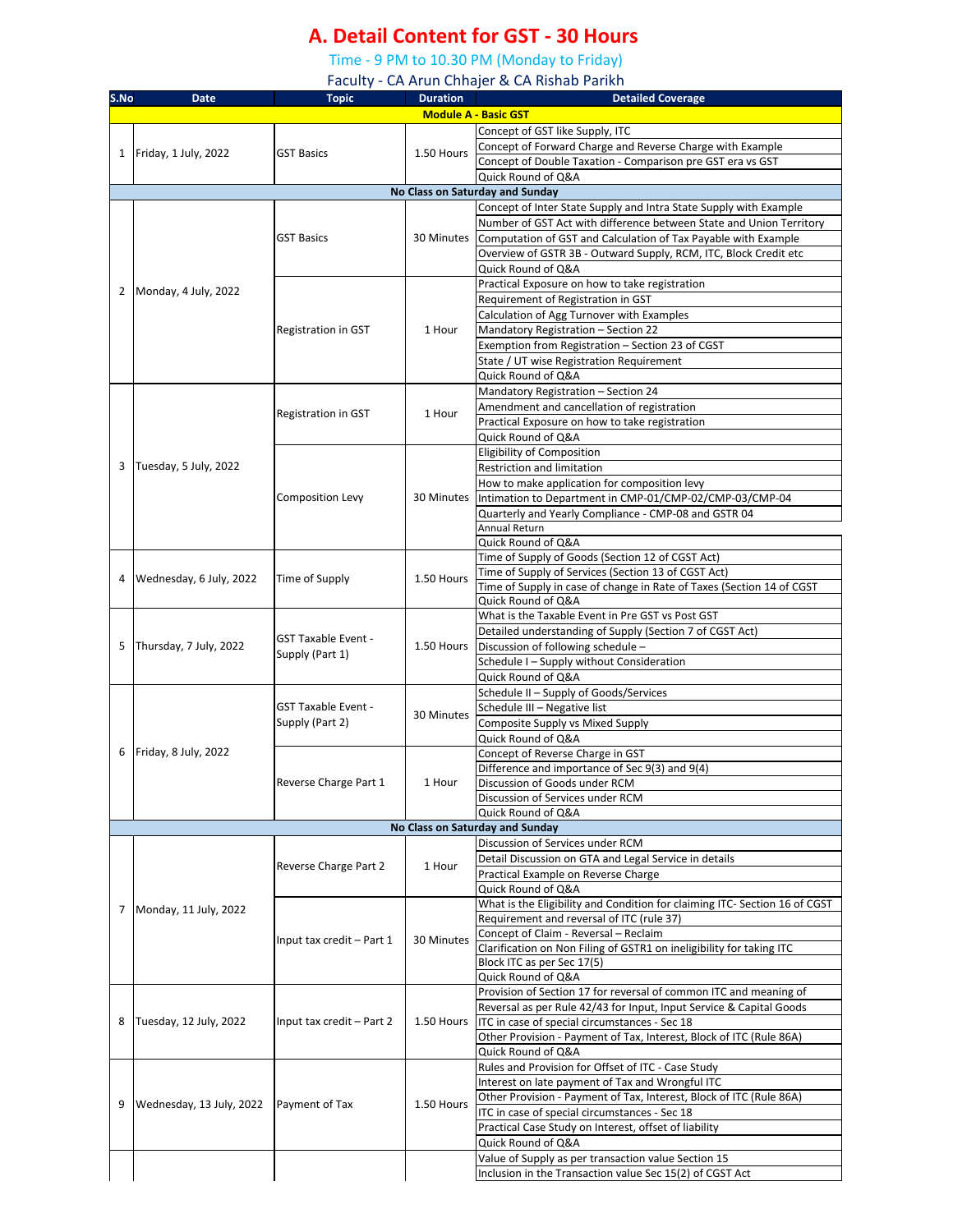|    | 10 Thursday, 14 July, 2022  | Value of Supply - Part 1   | 1.50 Hours | When the Discount will be included / excluded from transaction value             |
|----|-----------------------------|----------------------------|------------|----------------------------------------------------------------------------------|
|    |                             |                            |            | Sec 15(3) of CGST Act                                                            |
|    |                             |                            |            | Circular 92                                                                      |
|    |                             |                            |            | Quick Round of Q&A                                                               |
|    |                             |                            |            | Rule 32 - Margin Method                                                          |
|    |                             | Value of Supply- Part 2    | 30 Minutes | Rule 33 - Pure Agent, Rule 34 and Rule 35                                        |
|    |                             |                            |            | Practical Example on Valuation                                                   |
|    | 11 Friday, 15 July, 2022    |                            |            | Important Definition - Inter State / Intra State Supply                          |
|    |                             |                            |            | Place of Supply of Goods - Section 10 of IGST                                    |
|    |                             | Place of Supply - Part 1   | 1 Hour     | Place of Supply of Goods - Import/Export,                                        |
|    |                             |                            |            |                                                                                  |
|    |                             |                            |            | Quick Round of Q&A                                                               |
|    |                             |                            |            | No Class on Saturday and Sunday                                                  |
|    |                             |                            |            | Place of Supply of Services when Location of Supplier and Location of            |
|    |                             |                            |            | recipient both are in India (Sec 12 of IGST)                                     |
|    |                             |                            |            | Section 13 of IGST Act $\rightarrow$ POS of Services when either the Location of |
|    |                             |                            |            | Supplier or Location of recipient is out of India                                |
|    | 12 Monday, 18 July, 2022    | Place of Supply – Part 2   | 1.50 Hours | Case Study and Practical Examples                                                |
|    |                             |                            |            | Import/Export of goods vs Import of services                                     |
|    |                             |                            |            | Deemed Export, Merchant Export,                                                  |
|    |                             |                            |            | Concept of Letter of Undertaking                                                 |
|    |                             |                            |            | Quick Round of Q&A                                                               |
|    |                             |                            |            | <b>Module B - Import, Export and Return filling</b>                              |
|    |                             |                            |            | Application in GST Portal for LUT                                                |
|    |                             |                            |            | Quick Round of Q&A                                                               |
|    |                             |                            |            | Practical Example on Inverted Duty Structure                                     |
|    |                             |                            |            | Refund in case of Zero Rated Supply on Payment of IGST                           |
|    | 13 Tuesday, 19 July, 2022   | Import/Export and          | 1.50 Hours | Refund In case of Intra State considered as Inter along with recent              |
|    |                             | Refund - Part 1            |            | changes                                                                          |
|    |                             |                            |            | Time limit for refund application                                                |
|    |                             |                            |            | GST Portal Overview for Refund application                                       |
|    |                             |                            |            | Quick Round of Q&A                                                               |
|    |                             |                            |            | 1. Basic About GST Return                                                        |
|    |                             |                            |            | 2. Details of Outward Supply / Inward Supply / Monthly Return / Final            |
|    |                             |                            |            | Return / Annual Return                                                           |
|    |                             | <b>GSTR Return Basic</b>   |            | 3. Categorise wise GST Return                                                    |
|    | 14 Wednesday, 20 July, 2022 | Concept and New QRMP       | 1.50 Hours | New QRMP scheme of GST Return                                                    |
|    |                             | Scheme                     |            | a. What is IFF, Method of payment (Fixed Sum or Self assessment), PMT-06         |
|    |                             |                            |            | b. opt in Facility and live how to take in GST Portal                            |
|    |                             |                            |            | Practical Live on GST Portal                                                     |
|    |                             |                            |            | Quick Round of Q&A                                                               |
|    |                             |                            |            | GSTR 1 - Table Wise discussion - New Addition                                    |
|    |                             |                            |            | Impact on GSTR 3B                                                                |
|    | 15 Thursday, 21 July, 2022  | GSTR 1                     | 1.50 Hours | Most common error for each table with solution                                   |
|    |                             |                            |            | Practical Experience Live on GST Portal                                          |
|    |                             |                            |            | Quick Round of Q&A                                                               |
|    |                             |                            |            | GSTR 1 - Table Wise discussion - Amendment Tables                                |
|    | 16 Friday, 22 July, 2022    | GSTR 1                     | 1.50 Hours | Comparison Table showing all Fields of GSTR 1                                    |
|    |                             |                            |            | Impact on GSTR 3B                                                                |
|    |                             |                            |            | Quick Round of Q&A                                                               |
|    |                             |                            |            | No Class on Saturday and Sunday                                                  |
|    |                             |                            |            | GSTR 3B - Table Wise discussion - Outward Supply                                 |
|    |                             |                            |            | GSTR 3B - Table Wise discussion - Input Tax Credit                               |
|    | 17 Monday, 25 July, 2022    | GSTR 3B                    | 1.50 Hours | GSTR 2A and GSTR 2B                                                              |
|    |                             |                            |            | Impact of RCM Transaction and Reporting                                          |
|    |                             |                            |            | Quick Round of Q&A                                                               |
|    |                             |                            |            | Reporting of Ineligible Credit                                                   |
|    | 18 Tuesday, 26 July, 2022   | GSTR 3B                    | 1.50 Hours | Late Fees and Interest calculation in GSTR 3B with Examples                      |
|    |                             |                            |            | Practical Live on GST Portal                                                     |
|    |                             |                            |            | Quick Round of Q&A                                                               |
|    |                             |                            |            | Return for composition levy                                                      |
|    |                             | GSTR 4 & CMP_08            |            | Table wise discussion of GSTR 4                                                  |
|    |                             |                            |            | Table wise discussion of CMP-08                                                  |
|    |                             |                            |            | Other compliance of Composition                                                  |
|    |                             |                            |            | Discussion of Important Concept of Tax Invoice, Bill of Supply, Revised          |
| 19 | Wednesday, 27 July, 2022    | Invoice, Accounts and      | 1.50 Hours | Invoice, Delivery Challan etc.                                                   |
|    |                             | Record                     |            | Accounts and Record to be maintained by all Registered Person                    |
|    |                             |                            |            | Location, Electronic Form, Period of retention of books                          |
|    |                             |                            |            | <b>GST Portal - Overview</b>                                                     |
|    |                             | <b>GST Portal Overview</b> |            | <b>GST Portal - Various Matching Reports</b>                                     |
|    |                             |                            |            | Quick Round of Q&A                                                               |
|    |                             |                            |            | What is the various provision of E Way Bill in GST                               |
|    |                             |                            |            | Situation where part B is not require to be updated                              |
|    | 20 Thursday, 28 July, 2022  | E Way Bill in GST          | 1.50 Hours | Where Movement can be happen without E Way Bill                                  |
|    |                             |                            |            | Practical Exposure on how to make EWAY Bill                                      |
|    |                             |                            |            | Quick Round of Q&A                                                               |
|    |                             |                            |            | No Class on Saturday and Sunday                                                  |
|    | Total (A+B+C)               | Total (A+B+C)              | 30         |                                                                                  |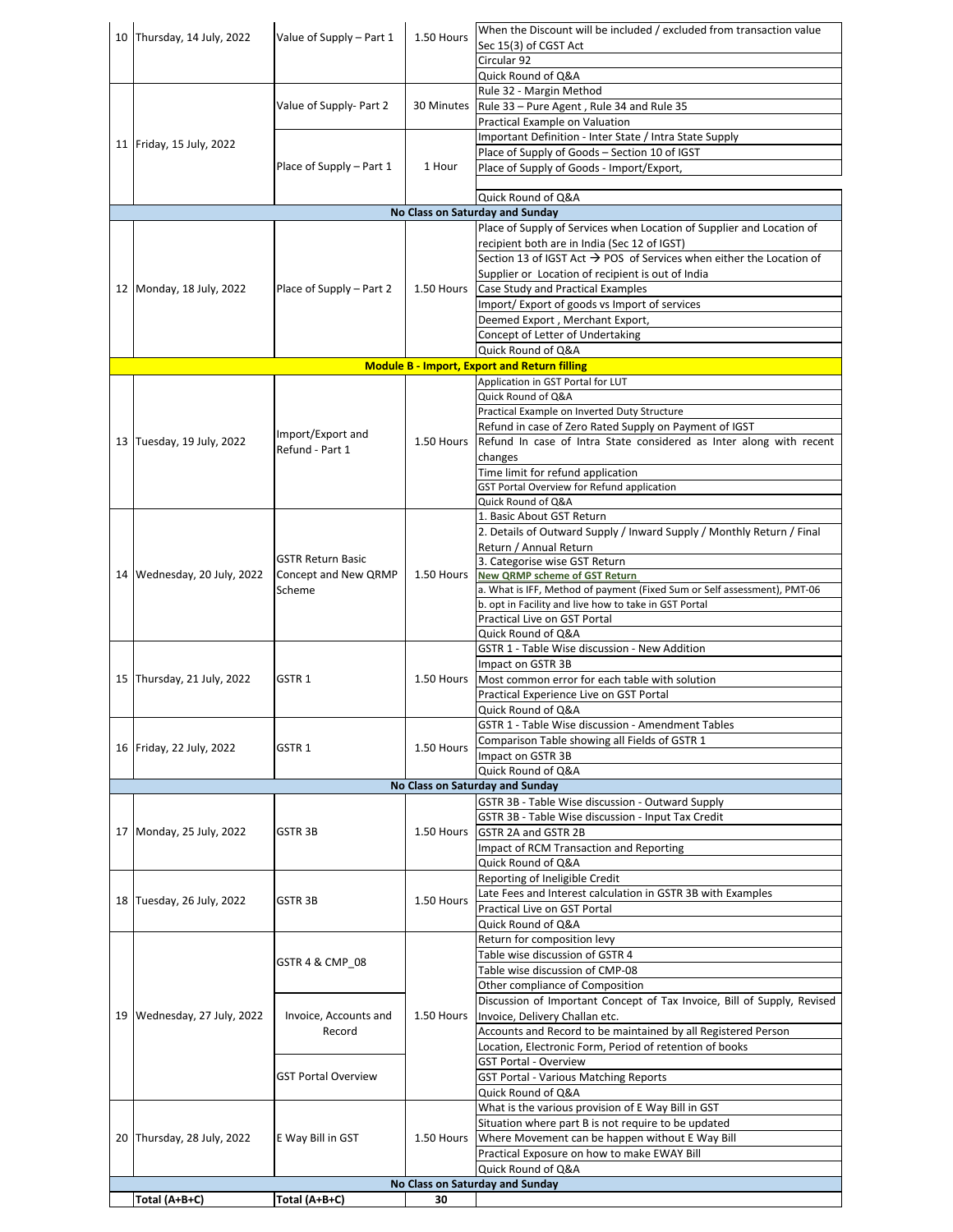|   | <b>Exam Preparation</b>     |           |            |                                   |  |  |
|---|-----------------------------|-----------|------------|-----------------------------------|--|--|
| - | .2022<br>Saturday, 30 July, | Govt Exam | 1.50 Hours | Certificate Exam<br><b>IGST C</b> |  |  |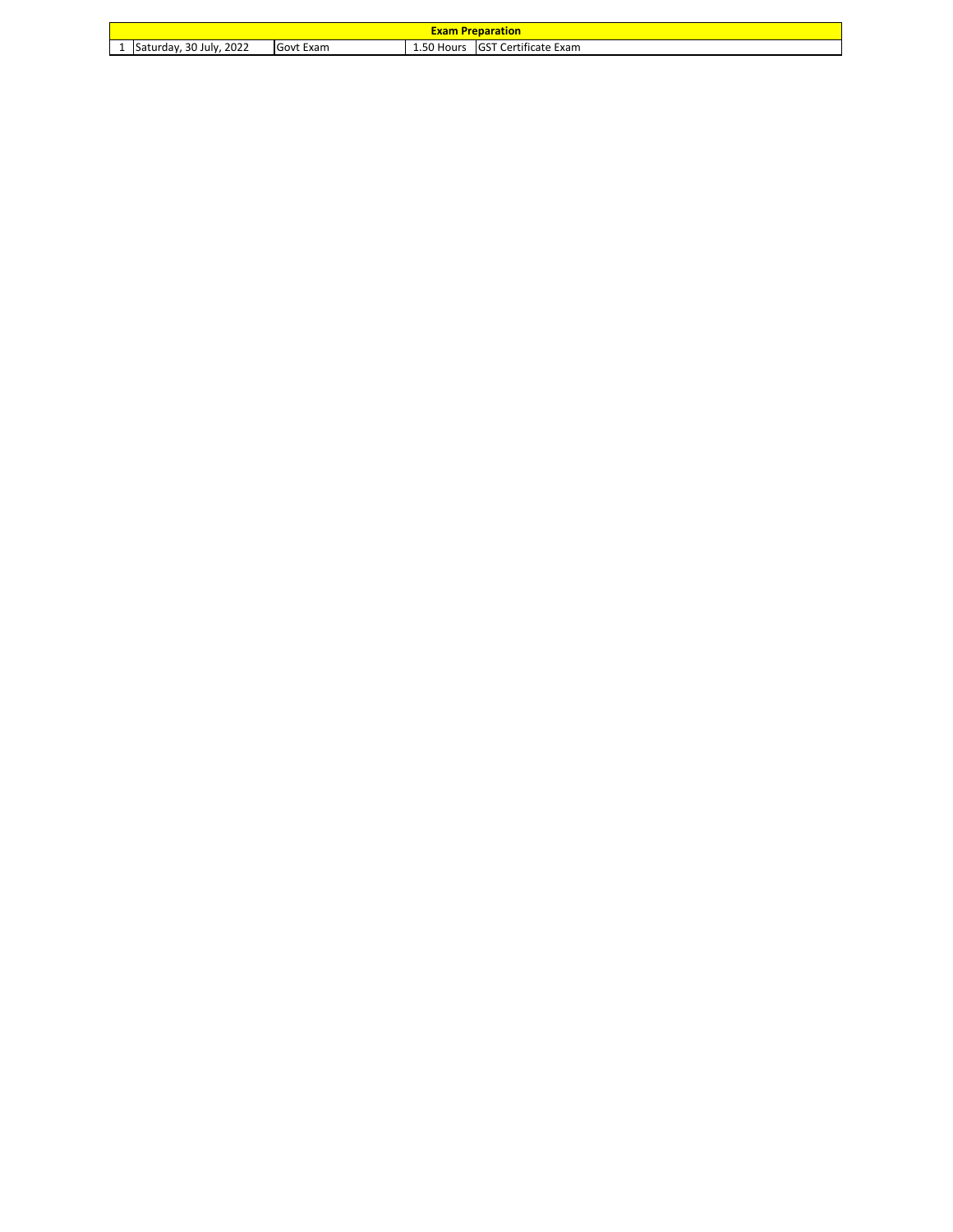#### **Detail Content of 40 Hours Accounting Tally Certificate Course**

**Weekdays Evening** 

|      | Time - 7.30 PM to 9.30 PM (Monday to Friday)                                                                         |                              |                               |                                                                                          |  |  |
|------|----------------------------------------------------------------------------------------------------------------------|------------------------------|-------------------------------|------------------------------------------------------------------------------------------|--|--|
| S.No | <b>Detailed Coverage</b><br><b>Date</b><br><b>Topic</b><br><b>Duration</b><br><b>Module A - Financial Accounting</b> |                              |                               |                                                                                          |  |  |
|      |                                                                                                                      |                              |                               |                                                                                          |  |  |
|      |                                                                                                                      |                              |                               | <b>Introduction Accounting</b><br>Accounting Terms, Assumptions, Concepts and Principles |  |  |
| 1    | Monday, 1 August, 2022                                                                                               | Introduction                 | 2 Hours                       | The Three core Financial Statements                                                      |  |  |
|      |                                                                                                                      |                              |                               | <b>Practical Problems</b>                                                                |  |  |
|      |                                                                                                                      |                              |                               | Rules of debit & credit : for Assets, Liabilities, Capital, Revenue,                     |  |  |
|      |                                                                                                                      | <b>Basics of</b>             |                               | <b>Golden Rules of Accounting</b>                                                        |  |  |
| 2    | Tuesday, 2 August, 2022                                                                                              | <b>Accounting</b>            | 2 Hours                       | Source Documents for Accounting                                                          |  |  |
|      |                                                                                                                      |                              |                               | <b>Practical Problems</b>                                                                |  |  |
|      |                                                                                                                      |                              |                               | Preparation of Ledgers                                                                   |  |  |
|      |                                                                                                                      |                              |                               | <b>Balancing of Accounts</b>                                                             |  |  |
| 3    | Wednesday, 3 August, 2022                                                                                            | <b>Trial Balance</b>         | 2 Hours                       | <b>Trial Balance</b>                                                                     |  |  |
|      |                                                                                                                      |                              |                               | <b>Practical Problem</b>                                                                 |  |  |
|      |                                                                                                                      | <b>Financial</b>             |                               |                                                                                          |  |  |
|      |                                                                                                                      | Statement of                 |                               | Trading and Profit & Loss Account                                                        |  |  |
| 4    | Thursday, 4 August, 2022                                                                                             | Sole                         | 2 Hours                       | <b>Balance Sheet</b>                                                                     |  |  |
|      |                                                                                                                      | Proprietorship               |                               | <b>Practical Problem</b>                                                                 |  |  |
|      |                                                                                                                      |                              |                               | <b>Financial Statement of Partnership</b>                                                |  |  |
|      |                                                                                                                      | Financial                    |                               | Provision of partnership Act in absence of Partnership Deed                              |  |  |
| 5    | Friday, 5 August, 2022                                                                                               | <b>Statement of</b>          | 2 Hours                       | Sec 40b of Income tax act                                                                |  |  |
|      |                                                                                                                      | Partnership                  |                               | <b>Practical Problem</b>                                                                 |  |  |
|      |                                                                                                                      |                              |                               | No Class on Saturday and Sunday                                                          |  |  |
|      |                                                                                                                      | Financial                    |                               | <b>Financial Statement of Corporates</b>                                                 |  |  |
| 6    | Monday, 8 August, 2022                                                                                               | <b>Statement of</b>          | 2 Hours                       | Schecule VI of companies Act                                                             |  |  |
|      |                                                                                                                      | Corporates                   |                               | <b>Practical Problem</b>                                                                 |  |  |
|      |                                                                                                                      |                              |                               | <b>Rectification of entries</b>                                                          |  |  |
|      |                                                                                                                      | <b>Rectification of</b>      |                               | <b>Bank Reconciliation</b>                                                               |  |  |
| 7    | Tuesday, 9 August, 2022                                                                                              | entries                      | 2 Hours                       | Vendor/Customer Reconciliation                                                           |  |  |
|      |                                                                                                                      |                              |                               | <b>Practical Problem</b>                                                                 |  |  |
|      |                                                                                                                      |                              |                               | <b>Adjustment Entries</b>                                                                |  |  |
|      |                                                                                                                      |                              |                               | Depriciation (AS-10) (Diff. rate as per companies Act & I.T Act)                         |  |  |
| 8    | Wednesday, 10 August, 2022                                                                                           | Adjustment<br><b>Entries</b> | 2 Hours                       | Reserves & Provisions                                                                    |  |  |
|      |                                                                                                                      |                              |                               | <b>Baddebts</b>                                                                          |  |  |
|      |                                                                                                                      |                              |                               | <b>Practical Problem</b>                                                                 |  |  |
|      |                                                                                                                      |                              |                               | Valuation of Closing Stock (AS-2)                                                        |  |  |
|      |                                                                                                                      | Adjustment                   |                               | <b>Cash Flow Statement</b>                                                               |  |  |
|      |                                                                                                                      |                              |                               | Borrowing Cost (AS-16)                                                                   |  |  |
| 9    | Thursday, 11 August, 2022                                                                                            | <b>Entries</b>               | 2 Hours                       | Revenue Recongnition (AS-9)                                                              |  |  |
|      |                                                                                                                      |                              |                               | Prior Period Items (AS -4 & 5)                                                           |  |  |
|      |                                                                                                                      |                              |                               | <b>Practical Problems</b>                                                                |  |  |
|      |                                                                                                                      |                              | <b>Module B - Tally Prime</b> |                                                                                          |  |  |
|      |                                                                                                                      |                              |                               | Introduction to Tally Prime                                                              |  |  |
|      |                                                                                                                      | Introduction to              |                               | Downloading & Installation of Tally Prime                                                |  |  |
| 10   | Friday, 12 August, 2022                                                                                              | Tally                        | 2 Hours                       | <b>Company Creation</b>                                                                  |  |  |
|      |                                                                                                                      |                              |                               | Migration Tally. ERP9 Data to Tally Prime                                                |  |  |
|      |                                                                                                                      |                              |                               | No Class on Saturday and Sunday                                                          |  |  |
|      |                                                                                                                      |                              |                               | Chart of accounts                                                                        |  |  |
|      |                                                                                                                      |                              |                               |                                                                                          |  |  |
|      |                                                                                                                      | <b>Creation of</b>           |                               | Ledger Creation, Group Creation and Deletion of Ledgers and Group                        |  |  |
| 11   | Monday, 15 August, 2022                                                                                              | Ledgers                      | 2 Hours                       | <b>Creating Inventory Masters</b>                                                        |  |  |
|      |                                                                                                                      |                              |                               | Creation of Stock Group, Stock Item, Unit of measurement                                 |  |  |
|      |                                                                                                                      |                              |                               | <b>Practical Problem</b>                                                                 |  |  |
|      |                                                                                                                      |                              |                               |                                                                                          |  |  |
|      |                                                                                                                      |                              |                               | Recording Accounting Vouchers with bill-wise details in Tally Prime.                     |  |  |
|      |                                                                                                                      |                              |                               | Purchase Voucher, Purchase Return Voucher And Payement to                                |  |  |
| 12   | Tuesday, 16 August, 2022                                                                                             | <b>Type of Vouchers</b>      | 2 Hours                       | Vendor                                                                                   |  |  |
|      |                                                                                                                      |                              |                               | Sales Voucher, Sales Return Voucher And Payement Receipt                                 |  |  |
|      |                                                                                                                      |                              |                               | Various MIS reports in Tally Prime                                                       |  |  |
|      |                                                                                                                      |                              |                               | <b>Practical Problem</b>                                                                 |  |  |
|      |                                                                                                                      |                              |                               | <b>Purchase Order Processing</b>                                                         |  |  |
|      |                                                                                                                      |                              |                               | Sales Order Processing                                                                   |  |  |
| 13   | Wednesday, 17 August, 2022                                                                                           | <b>Order Processing</b>      | 2 Hours                       | Cost Centres and Cost Categories                                                         |  |  |
|      |                                                                                                                      |                              |                               | Allocation of Expenses and Incomes Using Cost Centres                                    |  |  |
|      |                                                                                                                      |                              |                               | <b>Practical Problem</b>                                                                 |  |  |
|      |                                                                                                                      |                              |                               |                                                                                          |  |  |
|      |                                                                                                                      | <b>Enabling GST</b>          |                               | <b>Creation of Inventory Masters</b>                                                     |  |  |
| 14   | Thursday, 18 August, 2022                                                                                            | and Recording                | 2 Hours                       | Hierarchy of Applying Tax Rate Details                                                   |  |  |
|      |                                                                                                                      | <b>GST Transaction</b>       |                               | <b>Practical Problem</b>                                                                 |  |  |
|      |                                                                                                                      | in Tally Prime               |                               |                                                                                          |  |  |
|      |                                                                                                                      | <b>Enabling GST</b>          |                               | Creation of Accounting Masters enabling GST                                              |  |  |
|      |                                                                                                                      | and Recording                |                               | Recording GST complaint transactions                                                     |  |  |
| 15   | Friday, 19 August, 2022                                                                                              | <b>GST Transaction</b>       | 2 Hours                       | Generating GST Returns in Tally                                                          |  |  |
|      |                                                                                                                      |                              |                               |                                                                                          |  |  |

Practical Problem

**in Tally Prime**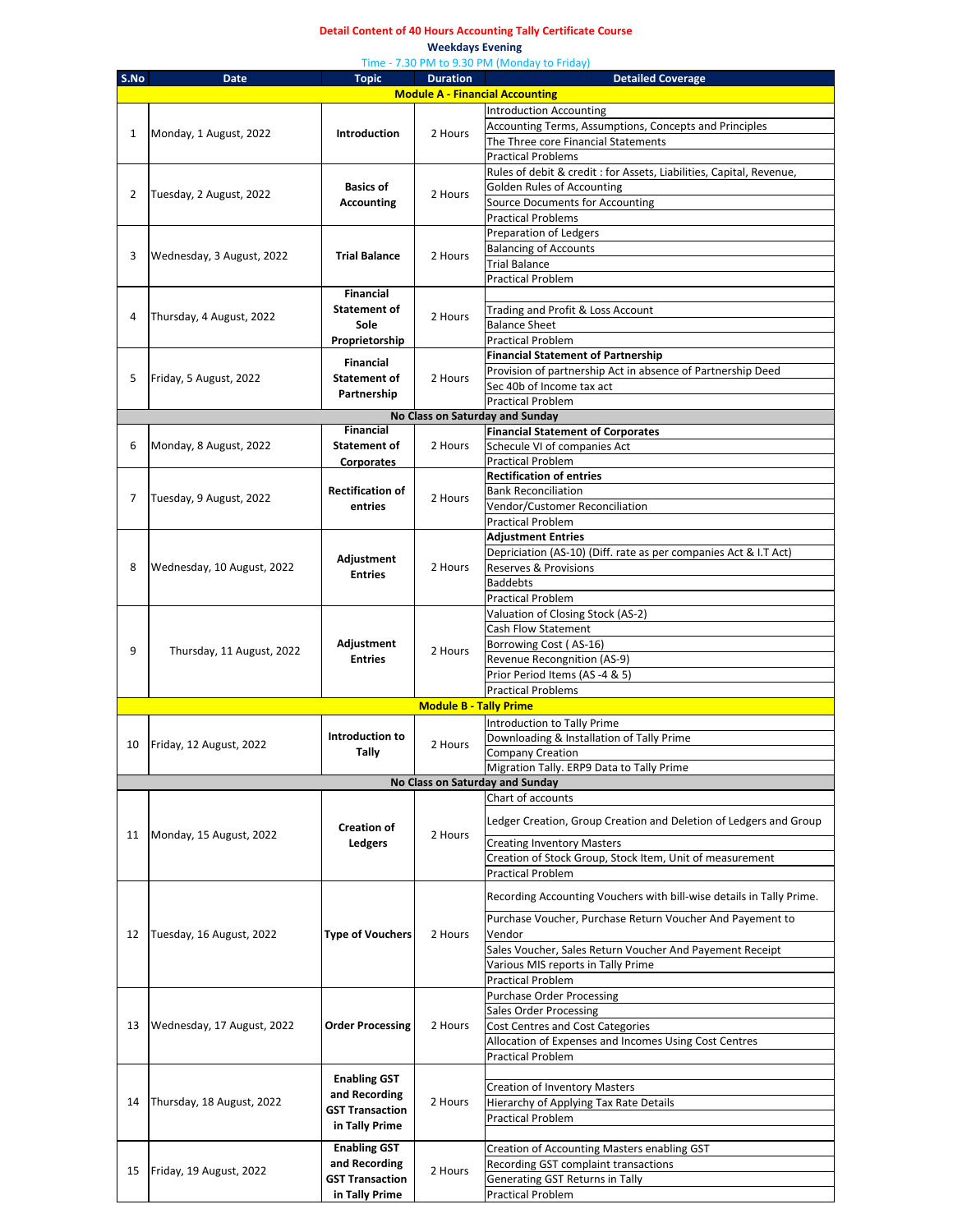|    | No Class on Saturday and Sunday |                               |          |                                                              |  |  |
|----|---------------------------------|-------------------------------|----------|--------------------------------------------------------------|--|--|
|    |                                 |                               |          | <b>Enabling TDS and Recording TDS Transactions</b>           |  |  |
| 16 | Monday, 22 August, 2022         | <b>Enabling TDS</b>           | 2 Hours  | Creation of TDS Masters and Recording /transactions          |  |  |
|    |                                 |                               |          | <b>Practical Problems</b>                                    |  |  |
|    |                                 |                               |          |                                                              |  |  |
|    | Tuesday, 23 August, 2022        | Export<br><b>Transactiona</b> | 2 Hours  | <b>Multicurrency Transactions</b>                            |  |  |
| 17 |                                 |                               |          | <b>Practical Example</b>                                     |  |  |
|    |                                 |                               |          | Backup and Restore of Company Data Export and Import of Data |  |  |
|    |                                 |                               |          | Rounding off method                                          |  |  |
|    |                                 |                               |          | Company's Logo on Invoice                                    |  |  |
|    |                                 |                               |          |                                                              |  |  |
|    |                                 | Total (A+B)                   | 34 Hours |                                                              |  |  |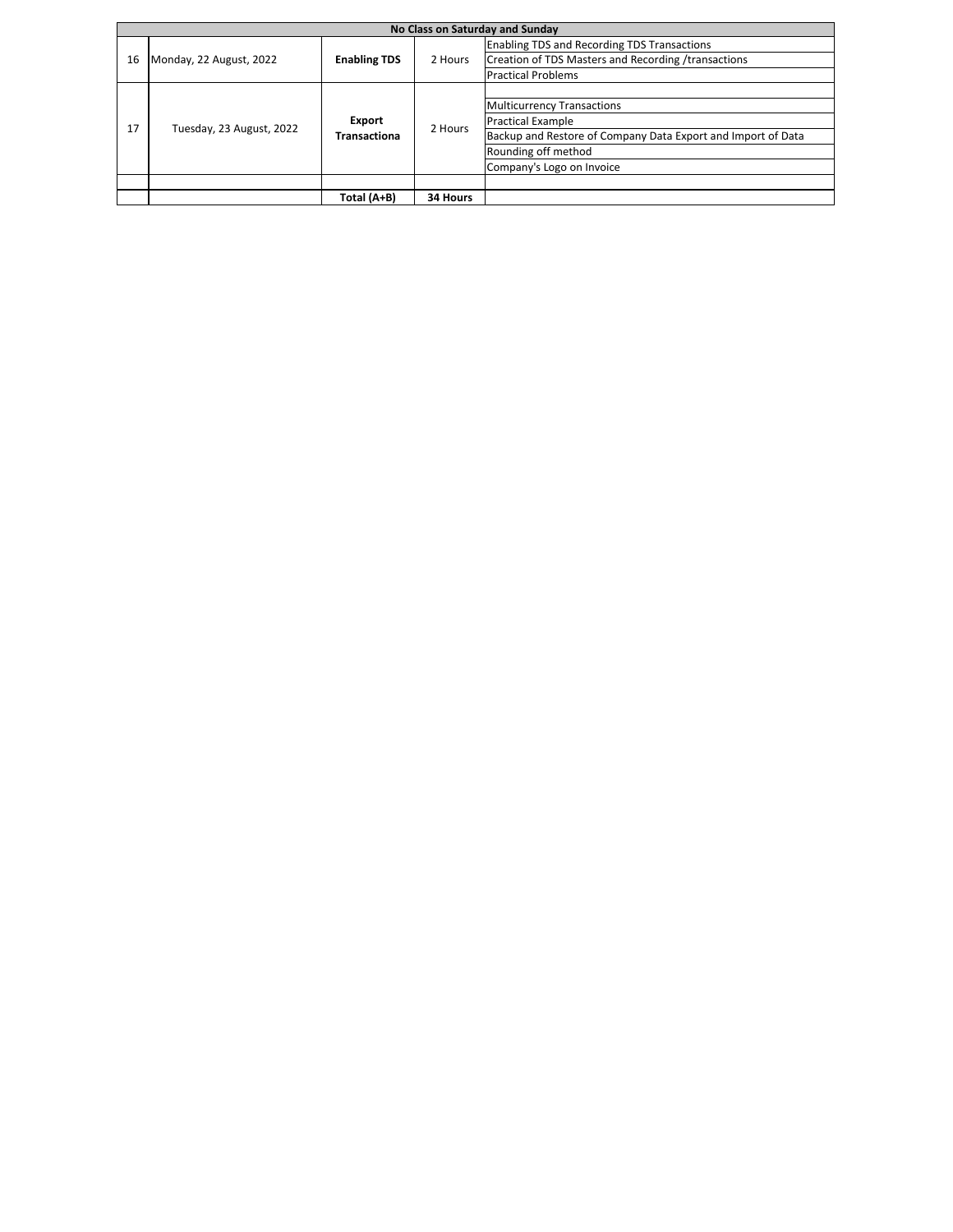#### **Detail Content of 40 Hours Income Tax Certificate Course Weekdays Evening**

|              |                               | Time - 7.30 PM to 9 PM (Monday, Tuesday, Thursday & Friday) |                 |                                                          |
|--------------|-------------------------------|-------------------------------------------------------------|-----------------|----------------------------------------------------------|
| S.No         | Date                          | <b>Topic</b>                                                | <b>Duration</b> | <b>Detailed Coverage</b>                                 |
|              |                               |                                                             | <b>Module A</b> |                                                          |
|              |                               |                                                             |                 | <b>Basic of Tax</b>                                      |
| $\mathbf{1}$ | Tuesday, 20 September, 2022   | <b>Introduction</b>                                         |                 | 1.50 Hours Definition, Charging Sec of Income Tax        |
|              |                               |                                                             |                 | Residential Status, Tax Incidence                        |
|              |                               |                                                             |                 | Income from House Property                               |
|              |                               |                                                             |                 | <b>Charging Section</b>                                  |
| 2            | Wednesday, 21 September, 2022 | Income from House Property                                  | 1.50 Hours      | Computation of GAV                                       |
|              |                               |                                                             |                 | Deduction u/s 24                                         |
|              |                               |                                                             |                 | Special Cases of House Property                          |
|              |                               |                                                             |                 | Income from Salary                                       |
|              |                               |                                                             |                 | Charging Section & Deduction u/s 16                      |
|              |                               |                                                             |                 | Taxability of Allowance                                  |
| 3            | Thursday, 22 September, 2022  | <b>Income from Salary</b>                                   | 1.50 Hours      | <b>Retirement Benefits</b>                               |
|              |                               |                                                             |                 | Perquisite valuation                                     |
|              |                               |                                                             |                 | Taxability of Amount invested in Provident & other Funds |
|              |                               |                                                             |                 |                                                          |
|              |                               |                                                             |                 |                                                          |
| 4            | Friday, 23 September, 2022    | <b>Income from Business &amp; Profession</b>                | 1.50 Hours      | Meaning of Business & Profession                         |
|              |                               |                                                             |                 | <b>Charging Section</b>                                  |
|              |                               |                                                             |                 | Allowable deductions                                     |
|              |                               | No Class on Saturday and Sunday                             |                 |                                                          |
|              |                               |                                                             |                 | <b>Disallowed Deductions</b>                             |
| 5            | Monday, 26 September, 2022    | <b>Income from Business &amp; Profession</b>                | 1.50 Hours      | Depreciation under Income Tax                            |
|              |                               |                                                             |                 | Sec 35AD, Scientific Research Exps                       |
|              |                               |                                                             |                 | Sec 35D, DDA, Donations under Business Head              |
|              |                               |                                                             |                 | Sec 44AA Maintainence of Books                           |
|              |                               |                                                             |                 | Sec 44AB Tax Audit                                       |
| 6            | Tuesday, 27 September, 2022   | <b>Income from Business &amp; Profession</b>                | 1.50 Hours      | Presumptive Income Sec 44Ad, ADA, AE                     |
|              |                               |                                                             |                 | <b>Procedural Provisions</b>                             |
|              |                               |                                                             |                 | <b>Charging Section</b>                                  |
|              |                               |                                                             |                 |                                                          |
|              |                               |                                                             | 1.50 Hours      | Format discussion                                        |
| 7            | Wednesday, 28 September, 2022 | <b>Income from Capital Gains</b>                            |                 | Capital Asset                                            |
|              |                               |                                                             |                 | Transfer                                                 |
|              |                               |                                                             |                 | <b>Full Value of Consideration</b>                       |
|              |                               |                                                             |                 | Cost of Acqusition                                       |
|              |                               |                                                             |                 | Cost of Improvement                                      |
|              | Thursday, 29 September, 2022  | <b>Income from Capital Gains</b>                            | 1.50 Hours      | Indexation                                               |
| 8            |                               |                                                             |                 | Exemption under sec 10                                   |
|              |                               |                                                             |                 | Exemption u/s 54                                         |
|              |                               |                                                             |                 | Year of Chargeability                                    |
|              |                               |                                                             |                 | Special Cases of Capital Gains                           |
|              |                               |                                                             |                 | Taxability of Joint Development Agreement                |
| 9            | Friday, 30 September, 2022    | <b>Income from Capital Gains</b>                            | 1.50 Hours      |                                                          |
|              |                               |                                                             |                 | Tax Rates for Long Term Capital Gain                     |
|              |                               |                                                             |                 | Tax Rates for Short Term Capital Gain                    |
|              |                               | No Class on Saturday and Sunday                             |                 |                                                          |
|              |                               |                                                             |                 | Income from Other Sources                                |
|              |                               |                                                             |                 | <b>Charging Section</b>                                  |
|              | 10 Monday, 3 October, 2022    | <b>Income from Other Sources</b>                            | 1.50 Hours      | <b>Deduction Allowable</b>                               |
|              |                               |                                                             |                 | <b>Deduction Not Allowable</b>                           |
|              |                               |                                                             |                 |                                                          |
|              |                               |                                                             |                 | <b>Taxability of Dividends</b>                           |
|              |                               |                                                             |                 | Taxability of Gift                                       |
|              |                               |                                                             |                 | Taxability of Interest                                   |
|              |                               |                                                             |                 | Taxability of Family Pension                             |
|              |                               |                                                             |                 | Taxability of Undisclosed Income                         |
| 11           | Tuesday, 4 October, 2022      | <b>Misc. Topics</b>                                         | 1.50 Hours      | <b>Clubbing Provisions</b>                               |
|              |                               |                                                             |                 | <b>Current Year Losses</b>                               |
|              |                               |                                                             |                 | <b>Brought Forward Losses</b>                            |
|              |                               |                                                             |                 | <b>Special Provisions</b>                                |
|              |                               |                                                             |                 |                                                          |
|              |                               |                                                             |                 |                                                          |
|              |                               |                                                             |                 | Deduction under Chap - VI A                              |
|              |                               |                                                             |                 | Sec 80 C, CCC, CCD                                       |
|              |                               |                                                             |                 | Sec 80 D, DD, DDA                                        |
|              |                               |                                                             |                 | Sec 80 E, EEA, EEB                                       |
| 12           | Wednesday, 5 October, 2022    | Deduction under Chap - VI A                                 | 1.50 Hours      | Sec 80 G, GG, GGB, GGC                                   |
|              |                               |                                                             |                 | Sec 80 JJAA                                              |
|              |                               |                                                             |                 | Sec 80 QQB, RRB                                          |
|              |                               |                                                             |                 | Sec 80 TTA, TTB                                          |
|              |                               |                                                             |                 |                                                          |
|              |                               |                                                             |                 | Computation of Tax Liability                             |
|              |                               |                                                             |                 | Rebate u/s 87A                                           |
| 13           | Thursday, 6 October, 2022     | <b>Computation of Tax Liability</b>                         | 1.50 Hours      | Surcharge                                                |
|              |                               |                                                             |                 |                                                          |
|              |                               |                                                             |                 |                                                          |
|              |                               |                                                             |                 | <b>Return Filing Provisions</b>                          |
|              |                               |                                                             |                 | Due Date of Return Filing                                |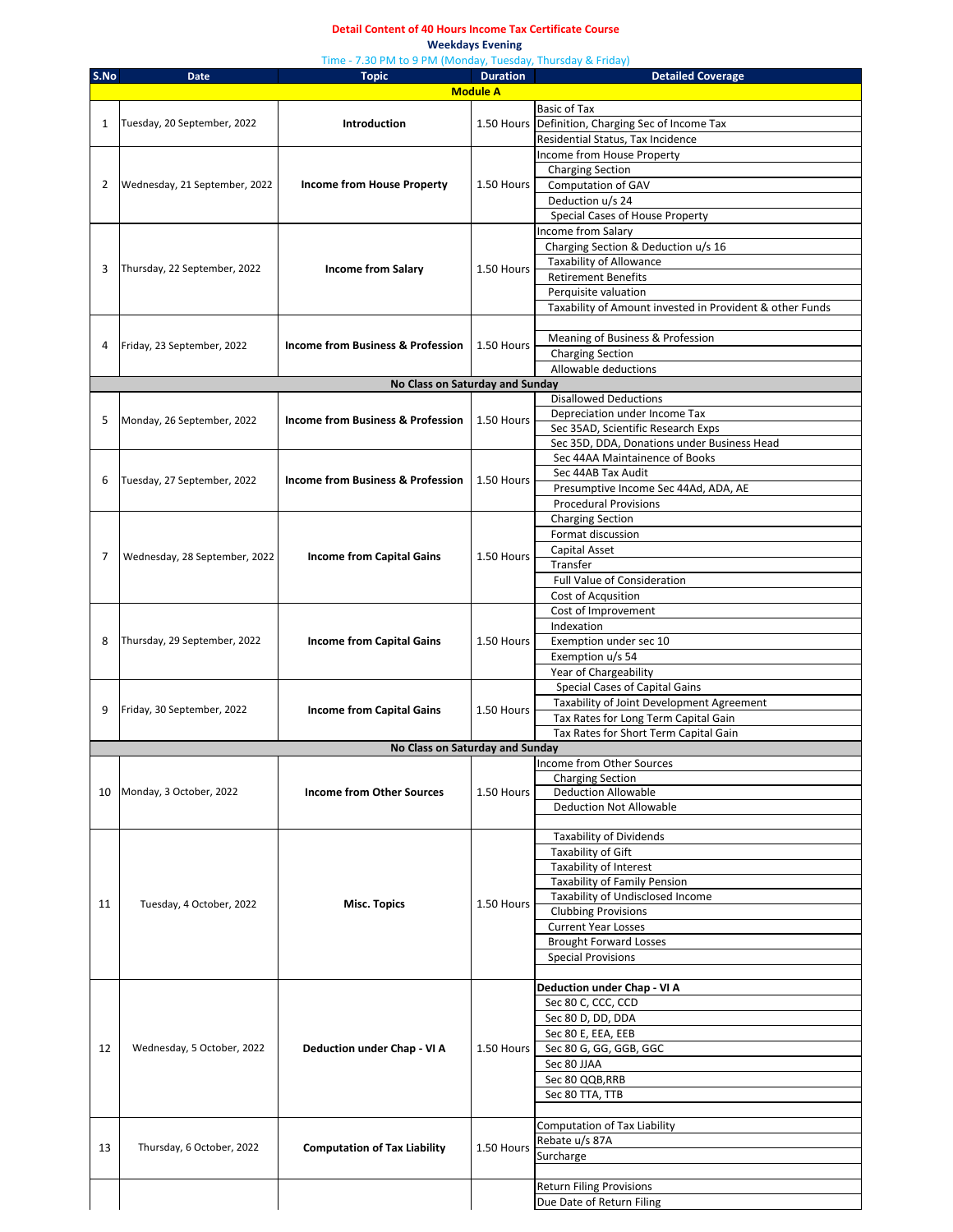|    |                                 |                                              |                       | Belated Return, Revised Return                                        |  |  |  |
|----|---------------------------------|----------------------------------------------|-----------------------|-----------------------------------------------------------------------|--|--|--|
| 14 | Friday, 7 October, 2022         | <b>ITR &amp; TDS</b>                         |                       | 1.50 Hours Advance Tax Provisions                                     |  |  |  |
|    |                                 |                                              |                       | Interest u/s 234 B & C                                                |  |  |  |
|    |                                 |                                              |                       | TDS & TCS Provisions                                                  |  |  |  |
|    |                                 |                                              |                       | Procedure                                                             |  |  |  |
|    |                                 | <b>Total Duration (Module A)</b>             | 21                    |                                                                       |  |  |  |
|    | No Class on Saturday and Sunday |                                              |                       |                                                                       |  |  |  |
|    | <b>Module B</b>                 |                                              |                       |                                                                       |  |  |  |
|    | Monday, 10 October, 2022        | <b>TDS &amp; TCS Practical Return Filing</b> |                       | 1.50 Hours Efiling of TDS Returns - 24Q, 26Q, Form 16 and Form 16A    |  |  |  |
|    | Tuesday, 11 October, 2022       |                                              |                       | 1.50 Hours Efiling of TCS Return - 27EQ and Form 27D                  |  |  |  |
| 3  | Wednesday, 12 October, 2022     |                                              |                       | 1.50 Hours Rectification of Errors through Conso File and its Efiling |  |  |  |
| 4  | Thursday, 13 October, 2022      | <b>TDS &amp; TCS Practical Return Filing</b> |                       | 1.50 Hours Other TDS Forms like 26QB, 26QC, 26QD                      |  |  |  |
|    | Friday, 14 October, 2022        | <b>Practical ITR Filing</b>                  |                       | 1.50 Hours ITR-1, ITR - 2 and ITR - 4                                 |  |  |  |
| 6  | Monday, 17 October, 2022        |                                              |                       | 1.50 Hours ITR - 3, ITR 5 to ITR 7                                    |  |  |  |
|    |                                 | <b>Total Duration (Module B)</b>             | 9                     |                                                                       |  |  |  |
|    |                                 | Total (A+B)                                  | 30                    |                                                                       |  |  |  |
|    | <b>Preparation Leave</b>        |                                              |                       |                                                                       |  |  |  |
|    |                                 |                                              | <b>Final Exam</b>     |                                                                       |  |  |  |
|    | Saturday, 22 October, 2022      | <b>Govt Exam</b>                             | 1.50 Hours Final Exam |                                                                       |  |  |  |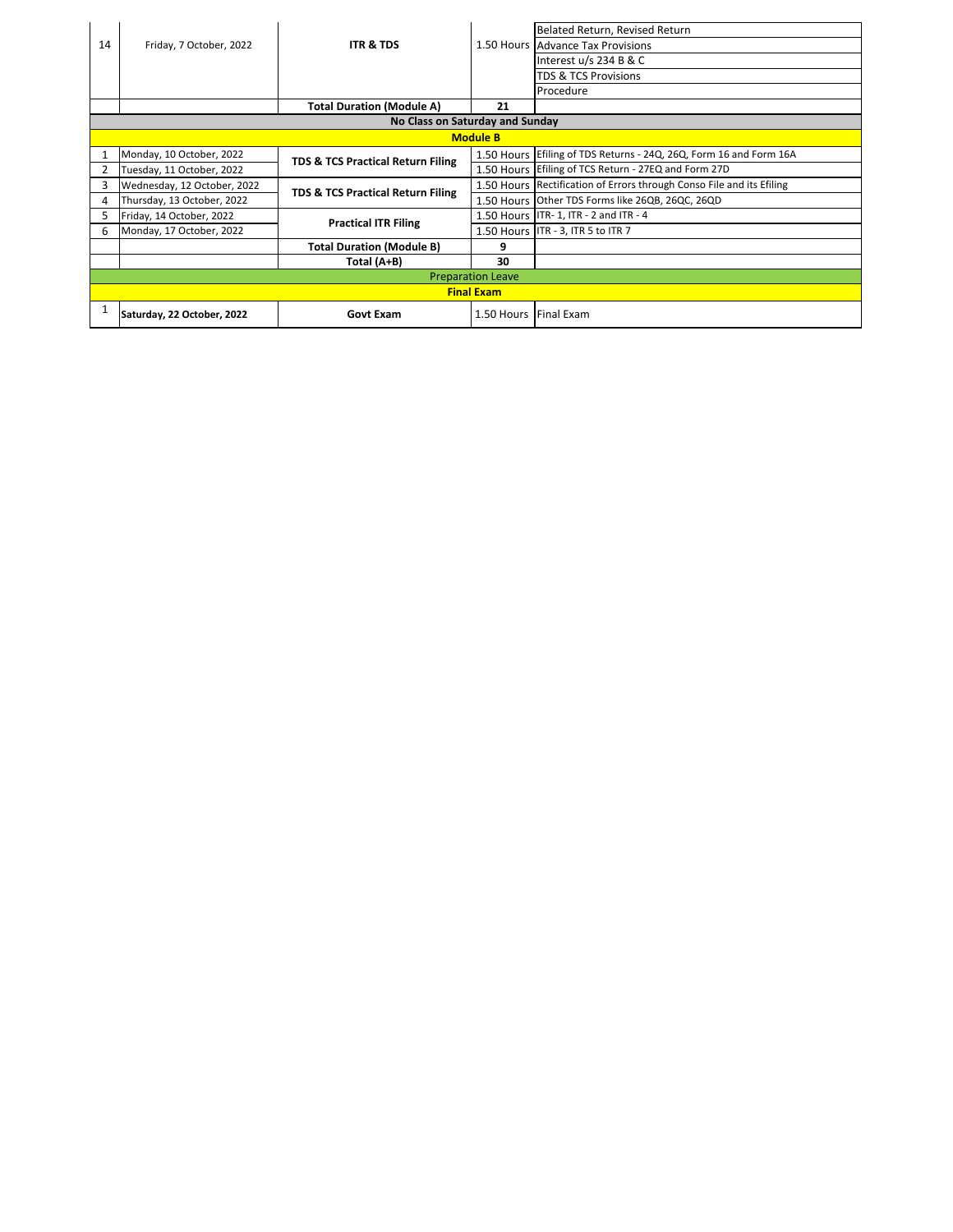#### **Detail Content of 10 Hours Advance Excel Course**

**1st Batch - Weekdays Evening**  Time - 8 PM to 10 PM (Monday to Friday)

|      | <u>I IIIIC - O FIVI LO IO FIVI (IVIOIIUAV LO FITUAV)</u> |                                                       |                 |                                                                              |  |
|------|----------------------------------------------------------|-------------------------------------------------------|-----------------|------------------------------------------------------------------------------|--|
| S.No | <b>Date</b>                                              | <b>Topic</b>                                          | <b>Duration</b> | <b>Detailed Coverage</b>                                                     |  |
|      |                                                          | Indroduction to                                       |                 | Basic Functions: Find, Replace, Formatting, Alignment, Sorting, Filter       |  |
| 1    | Monday, 7 November, 2022                                 | <b>Ribbons</b>                                        | 2 Hours         | Cell Referencing, Range Concept, Define Name                                 |  |
|      |                                                          |                                                       |                 | Sum(), Average, Count(), Counta(), Countblank()                              |  |
|      |                                                          |                                                       |                 | sumif(), sumifs(), Countif(), Countifs(), Averageif(), Averageifs()          |  |
|      |                                                          | <b>Mathematical</b>                                   |                 | Vlookup(), Hlookup(), row(), column()                                        |  |
| 2    | Tuesday, 8 November, 2022                                |                                                       | 2 Hours         | Max(), Min(), Large(), Small(), sqrt(), power(), round(), If (), nested if() |  |
|      |                                                          | <b>Functions</b>                                      |                 | proper(), Upper(), lower(), left(), right(), mid(), trim, len(), find(),     |  |
|      |                                                          |                                                       |                 | search(), repeat(), Concatenate()                                            |  |
|      |                                                          | <b>Text Functions &amp;</b><br><b>Data Validation</b> |                 | Datediff(), yearfrac(), day(), month(), year(), now(), today(),              |  |
|      |                                                          |                                                       | 2 Hours         | weekday(), hour(), minute(), second()                                        |  |
| 3    | Wednesday, 9 November, 2022                              |                                                       |                 | Sparklines, Charts (Line, Bar, column, Pie, Doughnut, Waterfall,             |  |
|      |                                                          |                                                       |                 | sunburst, tree & combo), Data Validation                                     |  |
|      |                                                          |                                                       |                 |                                                                              |  |
| 4    | Thursday, 10 November, 2022                              | Pivot Table &                                         | 2 Hours         | Pivot Table/Chart                                                            |  |
|      |                                                          | <b>Charts</b>                                         |                 |                                                                              |  |
|      |                                                          |                                                       |                 | Security/Protection                                                          |  |
|      |                                                          | Misc                                                  |                 | Grouping & Ungrouping                                                        |  |
| 5    | Friday, 11 November, 2022                                |                                                       | 2 Hours         | Subtotal                                                                     |  |
|      |                                                          |                                                       |                 | Hyperlink, Flashfill, Text to column, Paste special                          |  |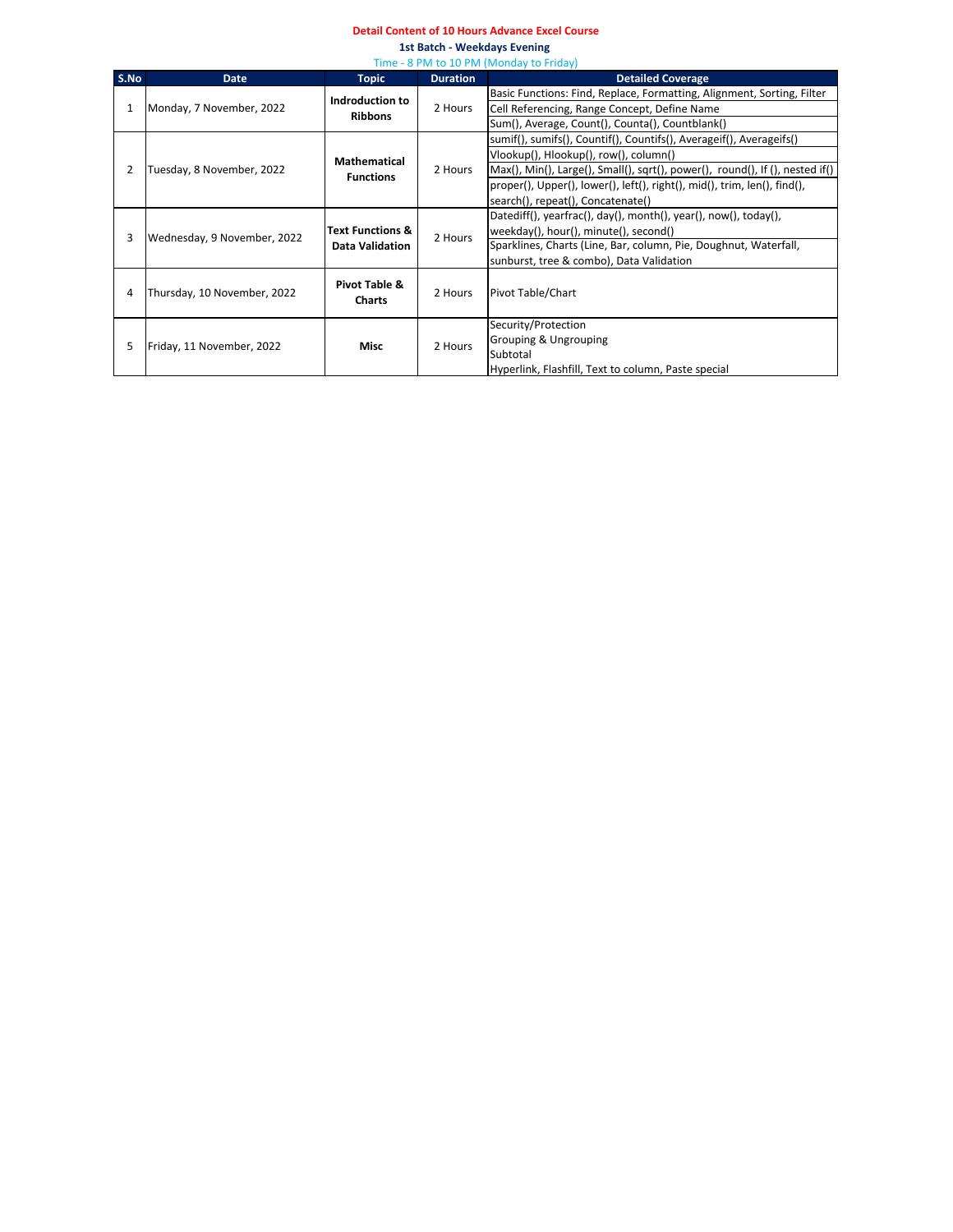## **Detail Content of 10 Hours Export & Import**

**1st Batch - Weekdays Evening**  Time - 8 PM to 10 PM (Monday to Friday)

| S.No | <b>Date</b>                  | Topic | <b>Duration</b> | <b>Detailed Coverage</b>        |  |
|------|------------------------------|-------|-----------------|---------------------------------|--|
|      | Monday, 14 November, 2022    | Day 1 | 2 Hours         | Introduction to Export & Import |  |
|      | Tuesday, 15 November, 2022   | Day 2 | 2 Hours         | <b>Export Documentation</b>     |  |
|      | Wednesday, 16 November, 2022 | Day 3 | 2 Hours         | Import Documentation            |  |
|      | Thursday, 17 November, 2022  | Day 4 | 2 Hours         | Foreign Trade Policies          |  |
|      | Friday, 18 November, 2022    | Day 5 | 2 Hours         | <b>Export Incentive Schemes</b> |  |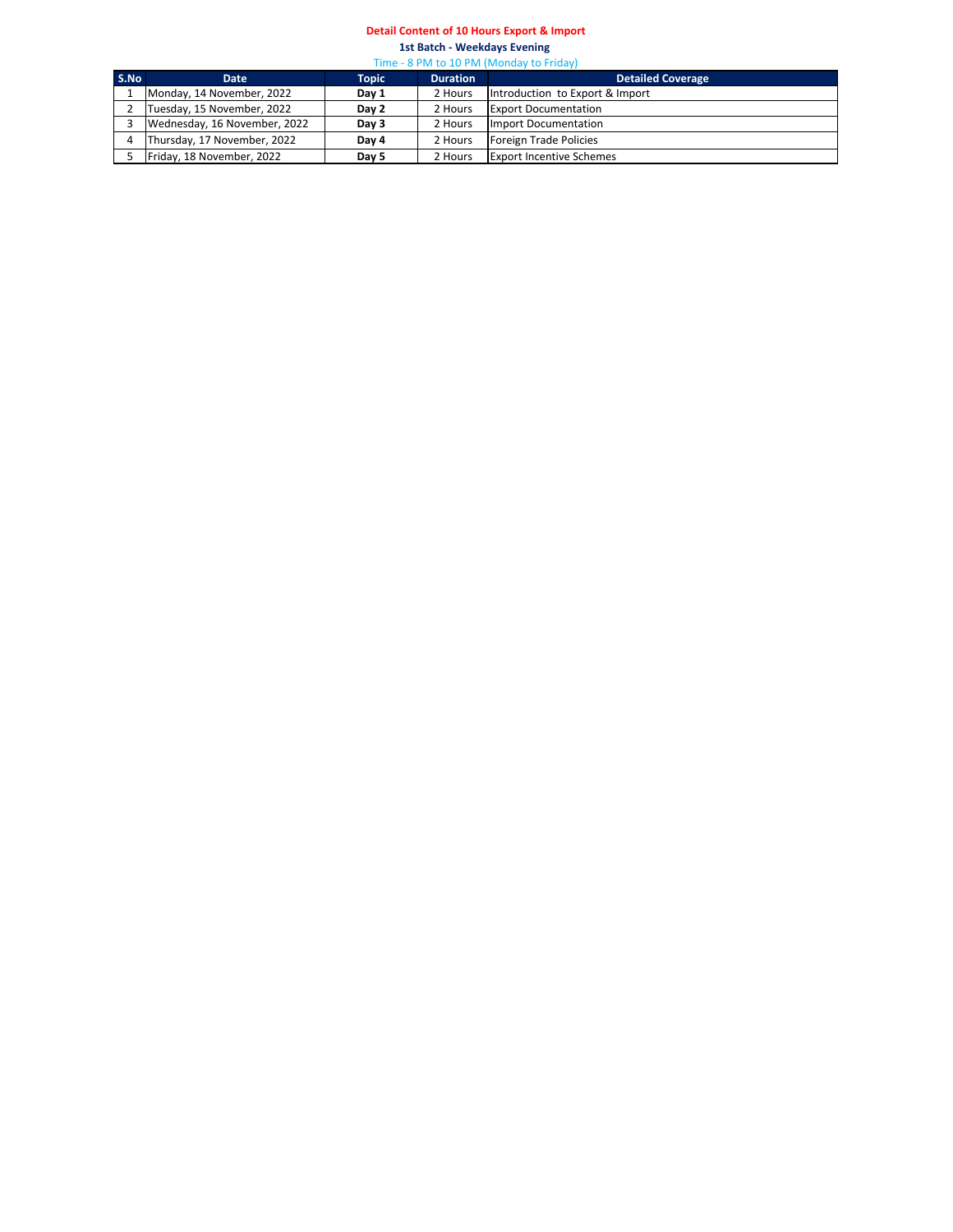### **Detail Content of 10 Hours Banking & Finance**

**1st Batch - Weekdays Evening**  Time - 8 PM to 10 PM (Monday to Friday)

|      | $11111C$ O I IVI LO 100 I IVI (IVIOIRCHE LO I IRCHE) |              |                 |                                            |  |
|------|------------------------------------------------------|--------------|-----------------|--------------------------------------------|--|
| S.No | Date                                                 | <b>Topic</b> | <b>Duration</b> | <b>Detailed Coverage</b>                   |  |
|      | Monday, 21 November, 2022                            | Day 1        | 2 Hours         | Analysis of Financial Statements           |  |
|      | Tuesday, 22 November, 2022                           | Day 2        | 2 Hours         | Ratio Analysis Part-1                      |  |
|      | Wednesday, 23 November, 2022                         | Day 3        | 2 Hours         | Ratio Analysis Part-2                      |  |
|      | Thursday, 24 November, 2022                          | Day 4        | 2 Hours         | Letter of Credit - Documentation & Process |  |
|      | Friday, 25 November, 2022                            | Day 5        | 2 Hours         | CC and OD Limit - Documentation & Process  |  |